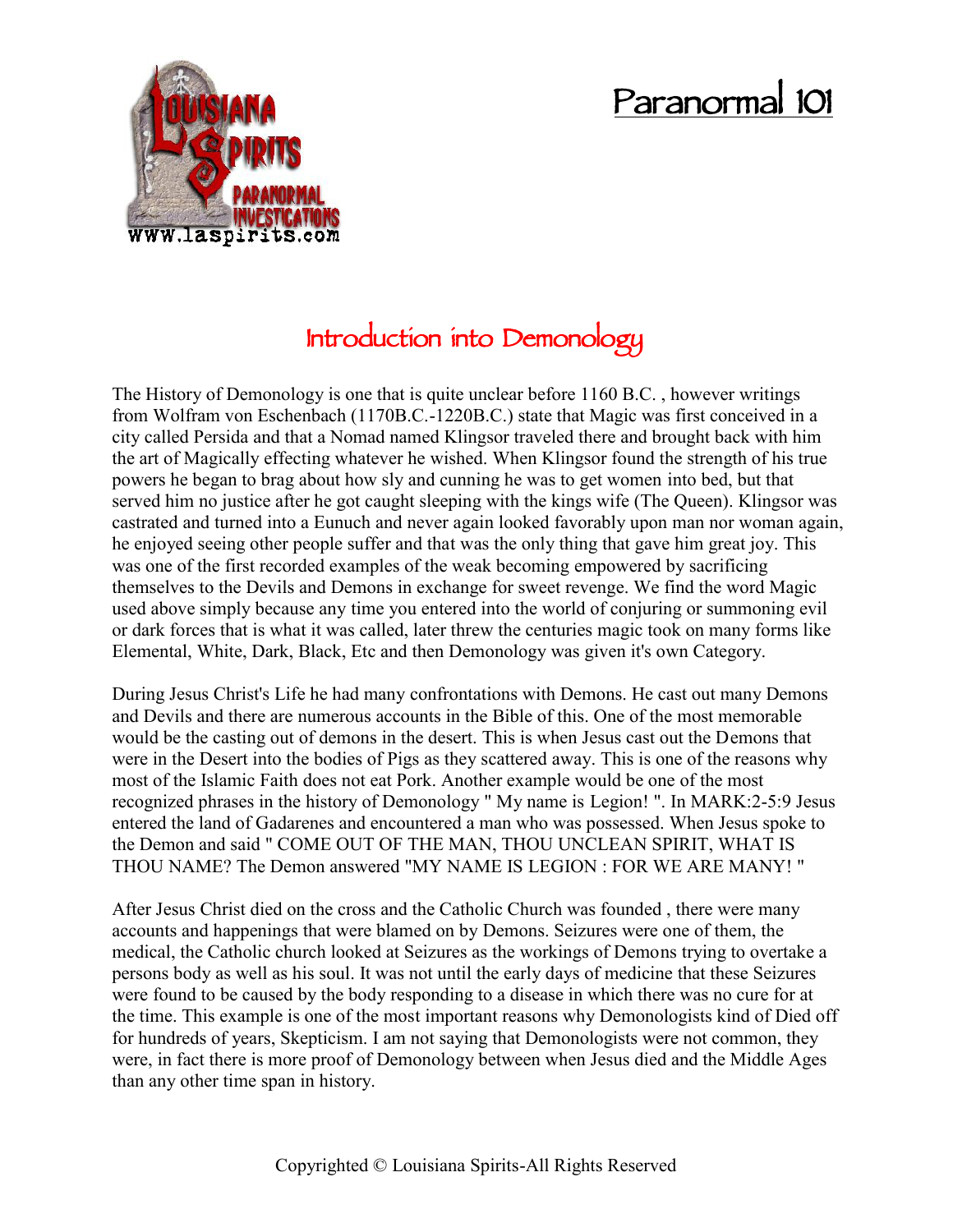From about the Middle Ages up unto the early 1800's the greatest years of Demonology (The Golden Era)was that of the European Witch Craze. Even though thousands of people died a horrible death, it inspired many Demonologists to continue there work but trying hard not to get caught, however the Art of Demonology Died Off after the end of that era and was only carried on by a hand full of Theologians.

#### About the word, "Demon"

The term "demon" was not always understood to have the absolutely negative connotation that it does today. Homer used the terms "demons" and "gods" more or less interchangeably. Another opinion was that demons were intermediaries between men and gods, and that demons had once been men. Plutarch speaks of "human souls as commencing, first heroes, then demons, and afterward as advancing to a more sublime degree." Philo of Byblus seems to draw on this same tradition when he states that, "The most ancient of the barbarians, especially the Phoenicians and Egyptians, from whom other people derived this custom, accounted those the greatest gods who had found out things most necessary and useful in life -- and had been benefactors to mankind."

Our current use of the term "demon" is to denote a malignant spirit, and comes to us primarily form New Testament writers. However, there is still uncertainty as to whether or not demons are considered to be distinct and separate from the Devil and his fallen angels.

#### Demoniacal Possession

Demon possession - that is, a human who has become inhabited or "taken over" by a demon and who cannot, consequently, exercise his own will - is noted in the New Testament, specifically in Mark, Chapter 5, ver. 12. Josephus also mentions a method of exorcism prescribed by Solomon, which had "prevailed or succeeded greatly among them down to the present time." Unfortunately, Josephus does not describe the method used.

There is little doubt that most of what was described in older times as "demon possession" would today be diagnosed as some sort of mental illness, and treated accordingly. Nevertheless, a few cases of possession do seem to crop up from time to time, and the Roman Catholic Church does continue (sparingly) to perform exorcisms.

### Periods of Increased Demon Activity

Some historians of times past believed that there were cycles during which demonic activity increased, and used this theory to explain various occurrences, much in the same way as today's economic historians might explain historical events in terms of trade, productivity and other factors. These older historians saw a rise in demonic activity accompanying such occurrences as the destruction of Jerusalem, the fall of Rome and the French Revolution, and would in all likelihood also have viewed the demonic theory at work in relation to the rise of Nazism and World War II. In this day and age Demons are more active than most people realize. Alot of their strength and power comes from the fact that many people today do not even acknowledge their existence.

THE CATECHISM OF THE CATHOLIC CHURCH describes demons thus:

(CCC 391)The Church teaches that Satan was at first a good angel, made by God: "The devil and other demons were indeed created naturally good by God, but they became evil by their own doing." The Catechism also, (CCC 392) "Scripture speaks of a sin of the angels. This "fall"

Copyrighted © Louisiana Spirits-All Rights Reserved